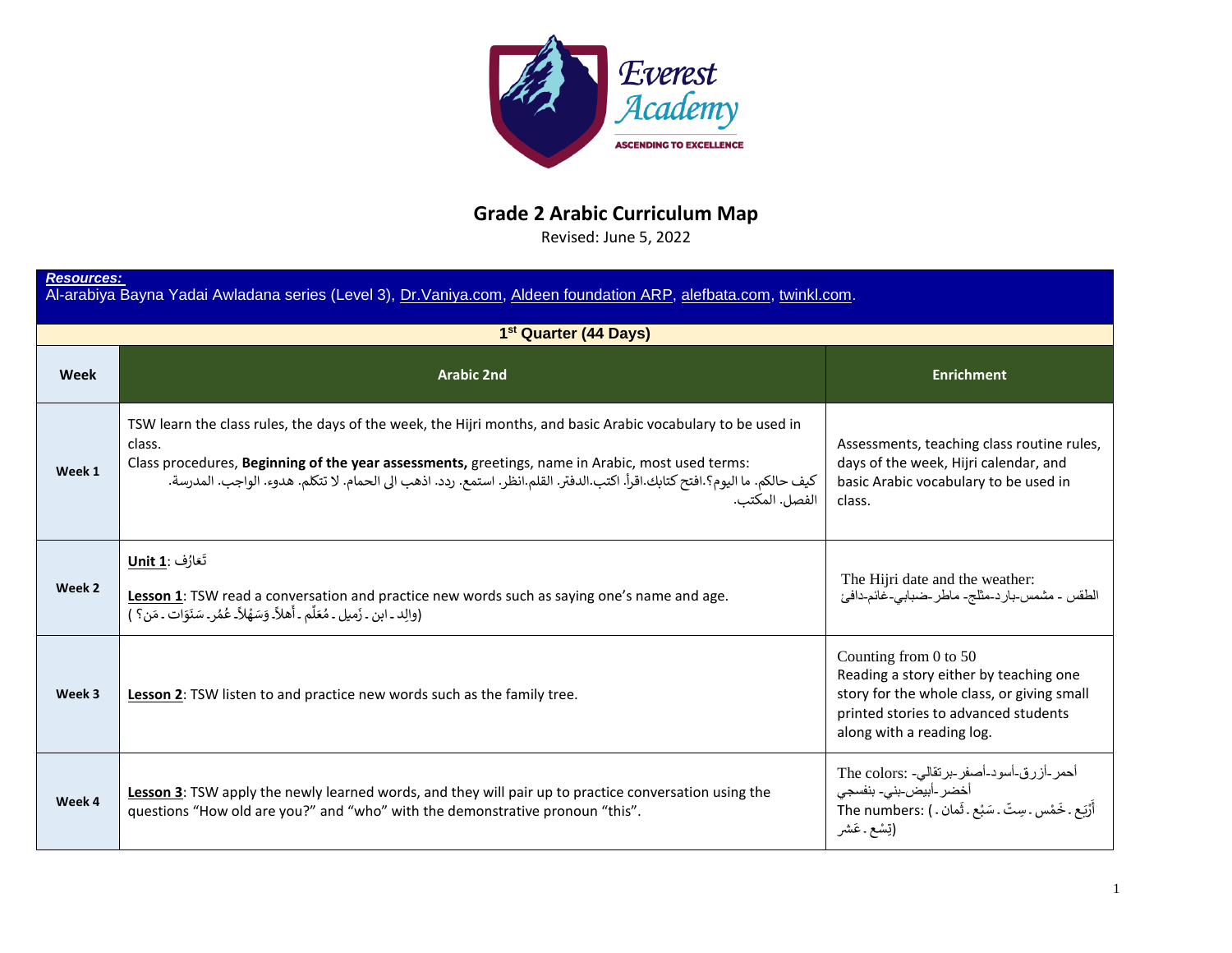| Week 5  | .(ق، ك) Lesson 4: TSW listen to and repeat similar words with one different letter in each of them<br>Students will distinguish between the sound of short fatha and the long one (alif madd).<br>ن، هـ، ي: Lesson 5: TSW listen to the recorder then read and write the letters:<br>Class activity: TSW skip count by 2 (game).                            | The shapes with colors<br>مُزَبِعٍ - مُستَطْيِلٍ - دائرة - مُثَلِّث - هَزَم- مُكَعَّب-<br>اسْطِوانسى                                                                |
|---------|-------------------------------------------------------------------------------------------------------------------------------------------------------------------------------------------------------------------------------------------------------------------------------------------------------------------------------------------------------------|---------------------------------------------------------------------------------------------------------------------------------------------------------------------|
| Week 6  | <b>Review/Test Unit 1</b>                                                                                                                                                                                                                                                                                                                                   | Review                                                                                                                                                              |
| Week 7  | ؟ مَن الأَوَّل : <u>Unit 2</u><br>Lesson 1: TSW read a conversation and practice new words from it such as saying masculine ordinal<br>numbers.<br>(الأَوَّل ـ الثَّانِي ـ الثَّالِث ـ الرَابع ـ الخامِس ـ السّادِس ـ السّابع ـ الثَّامِن ـ التّاسِع ـ العاشِر)<br>Lesson 2: TSW listen to and practice new words such as (مَرِيض . الأَخير نَحيف . سَمين). | Reading a story either by teaching one<br>story for the whole class, or giving small<br>printed stories to advanced students<br>along with a reading log.           |
| Week 8  | Lesson 3: TSW apply the new learned words (masculine pronouns), and they will pair up to practice a<br>conversation using them.<br>Lesson 4: TSW distinguish between $\zeta$ , $\zeta$ , and they will listen to and repeat a set of words with short and<br>long sounds (Fatha vs Alif Madd).                                                              | The Day of the week, The Hijri month.<br>The time (to learn how to say the time in<br>Arabic)<br>نَحيف. سَمين- الأَوَّل-الأَخير ) The opposites<br>(مَرِيض _ مُعافى |
| Week 9  | Lesson 5: TSW read words and recognize the different one in the set.<br>They will write the letters and some words.<br>Class activity: Read the wudu poem and understand its meaning.                                                                                                                                                                       | Review                                                                                                                                                              |
| Week 10 | <b>Review/Test Unit 2</b>                                                                                                                                                                                                                                                                                                                                   | Review                                                                                                                                                              |

| <b>Resources:</b><br>Al-arabiya Bayna Yadai Awladana series (Level 3), Dr. Vaniya.com, Aldeen foundation ARP, alefbata.com, twinkl.com. |                                                                                                                                                                                                                                                                |                                                                                                                                                           |  |
|-----------------------------------------------------------------------------------------------------------------------------------------|----------------------------------------------------------------------------------------------------------------------------------------------------------------------------------------------------------------------------------------------------------------|-----------------------------------------------------------------------------------------------------------------------------------------------------------|--|
| 2nd t Quarter (43 Days)<br>bata.com. twinkl.com                                                                                         |                                                                                                                                                                                                                                                                |                                                                                                                                                           |  |
| Week                                                                                                                                    | Advanced - Intermediate                                                                                                                                                                                                                                        | Enrichment                                                                                                                                                |  |
| Week 1                                                                                                                                  | مَن الأَوْلَى؟ : <u>Unit 3</u><br>Lesson 1: TSW read a conversation and practice new words such as saying feminine ordinal numbers<br>الثَّامِنَة ـ التّاسِعَة ـ العاشِرَة-الأُولى ـ الثّانِيَة ـ الثَّالِثَة ـ الرّابعَة ـ الخامِسَة ـ السّادِسَة ـ السّابعَة | Reading a story either by teaching one<br>story for the whole class, or giving small<br>printed stories to advanced students<br>along with a reading log. |  |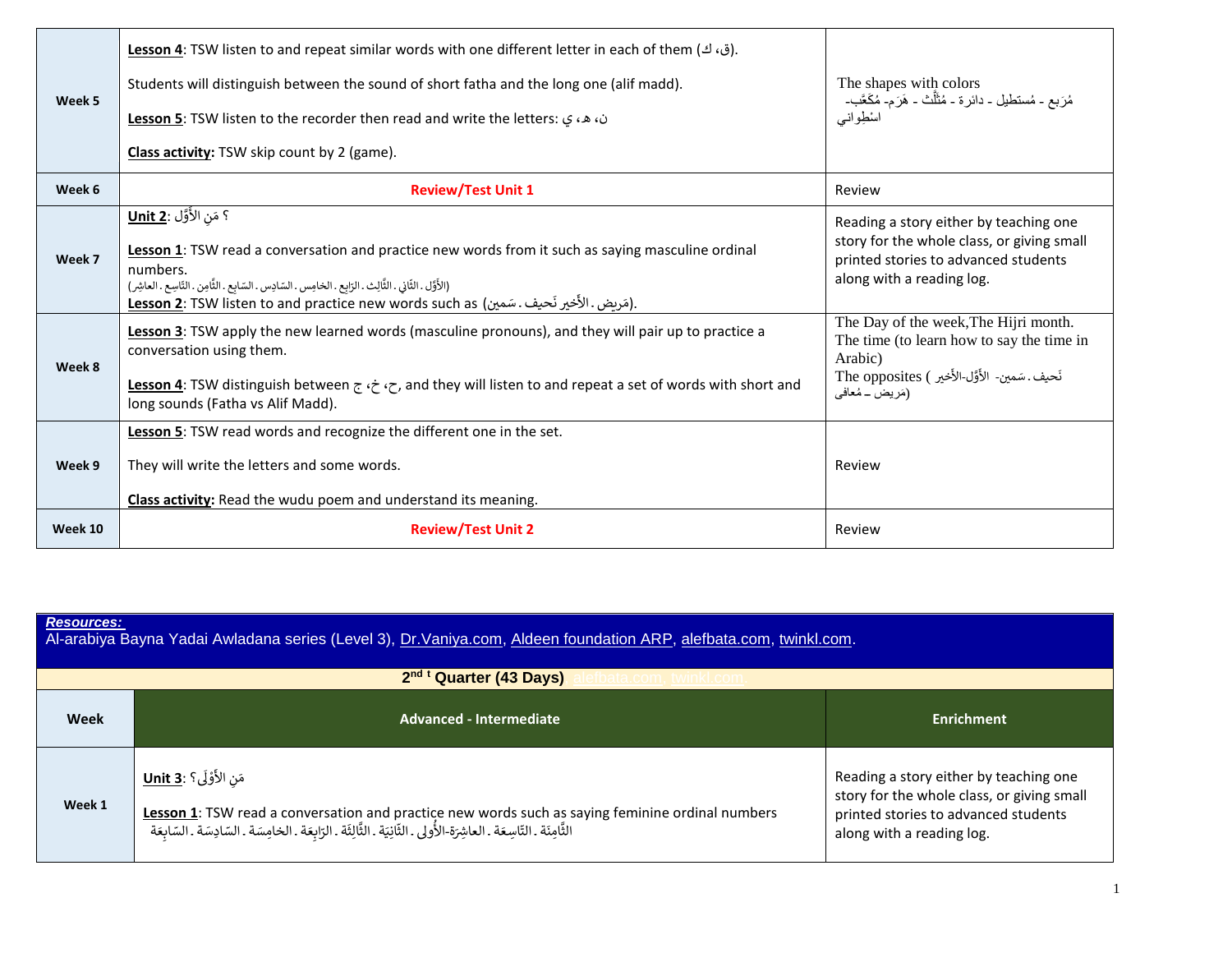| Week 2  | . (أُخت . والِدَة . جَدَّة <u>Lesson 2</u> : TSW listen to and practice new words such as the family tree(                                                                                                                                                                                                                                                                                                  | Writing packet                                                                                                                                                      |
|---------|-------------------------------------------------------------------------------------------------------------------------------------------------------------------------------------------------------------------------------------------------------------------------------------------------------------------------------------------------------------------------------------------------------------|---------------------------------------------------------------------------------------------------------------------------------------------------------------------|
| Week 3  | and they will pair up to practice (اُسْكُتِي ۔اُسْكُتْ ۔ لَنْ أَسْكُتْ ۔ مُبارَكِ), and they will pair up to practice<br>a conversation using the feminine ordinal numbers.<br>Lesson 4: TSW listen to and repeat a set of words with short and long sounds. (Kasra vs yaa Madd).                                                                                                                           | Review                                                                                                                                                              |
| Week 4  | Lesson 5: TSW read words and recognize the same one in the set.<br>They will write some words.<br>Class activity: TSW recognize some letters and color boxes based on that number.                                                                                                                                                                                                                          | Review the Alphabets.<br>Review the numbers.                                                                                                                        |
| Week 5  | <b>Review/Test Unit 3</b>                                                                                                                                                                                                                                                                                                                                                                                   | Adjectives and opposites                                                                                                                                            |
| Week 6  | تَعَارُف :Unit 4<br>Lesson 1: TSW read a conversation and practice new words such as saying one's name and age.                                                                                                                                                                                                                                                                                             | Review<br>Reading a story either by teaching one<br>story for the whole class, or giving small<br>printed stories to advanced students<br>along with a reading log. |
| Week 7  | <u> ابْنَ</u> ة . عَمَّة . خالَة) Lesson 2: TSW listen to and practice new words such as the family tree<br><u>Lesson 3</u> : TSW apply the new learned words (أَرَميلَة . أَرْبَعونَ . عام . هَذِهِ), and they will pair up to practice a<br>conversation using words like "this" (هَذِهِ أَخْتَى).<br>Lesson 4: TSW listen to and repeat a set of words with short and long sounds (dhamma and waw madd). | Review The family members.<br>Review the Question Tools (؟ . كَم؟)                                                                                                  |
| Week 8  | Lesson 5: TSW listen to and read a set of words, and they will recognize the same ones.<br>They will write some words.<br>Class activity: TSW answer questions about some things' names and their location (game)                                                                                                                                                                                           | The difference between feminine and<br>masculine.<br>كَيفَ؟ . أَيْنَ؟ . مَن؟ . كَم؟) The Question Tools<br>( ما؟                                                    |
| Week 9  | <b>Review/Test Unit 4</b>                                                                                                                                                                                                                                                                                                                                                                                   | Counting 1-70                                                                                                                                                       |
| Week 10 | Do you remember? Cumulative test for units 1, 2, 3, 4                                                                                                                                                                                                                                                                                                                                                       | Reading a story either by teaching one<br>story for the whole class, or giving small<br>printed stories to advanced students<br>along with a reading log.           |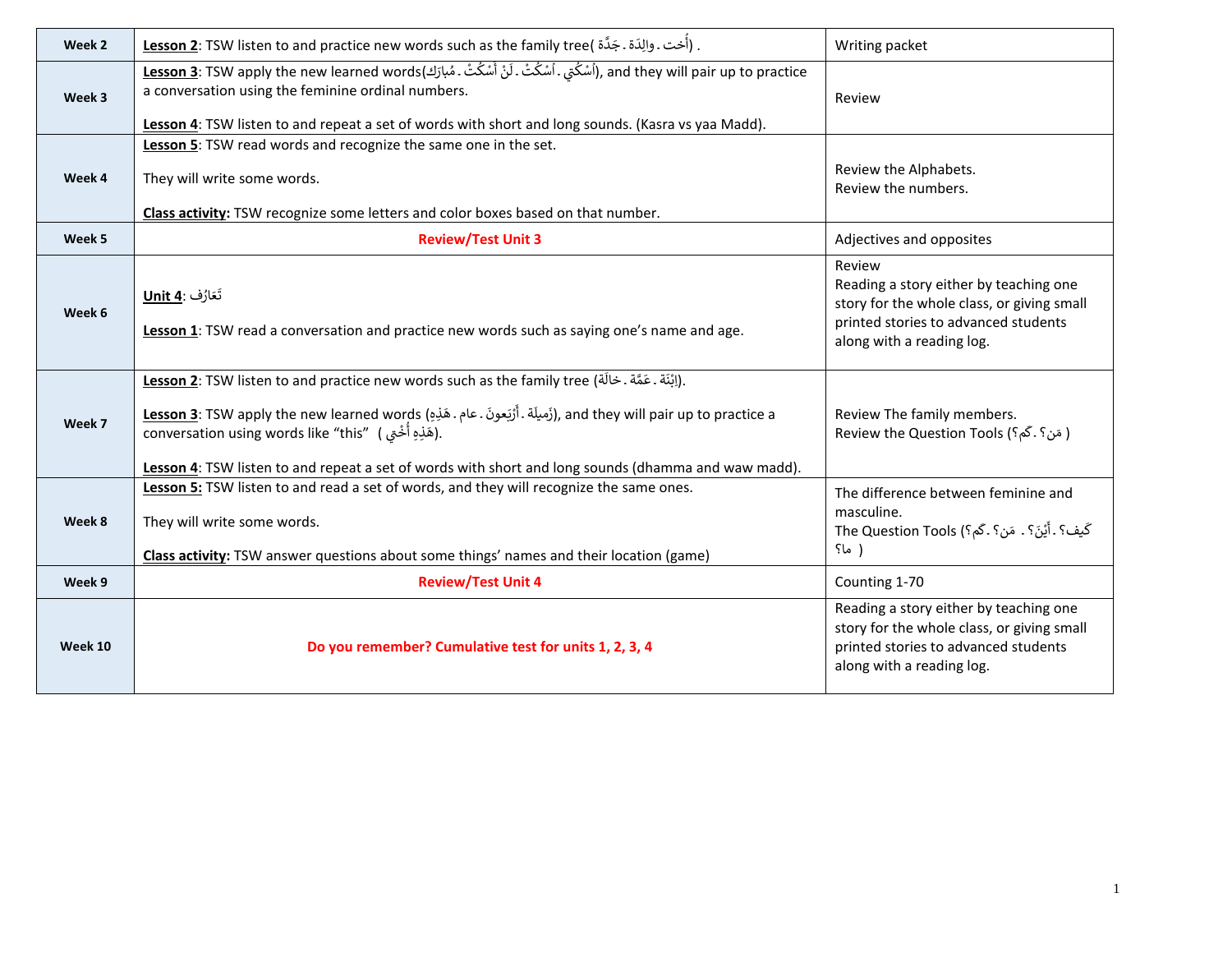Al-arabiya Bayna Yadai Awladana series (Level 3), <u>Dr.Vaniya.com, [Aldeen foundation ARP,](https://aldeenfoundation.org/programs/arabic-reader-program/) [alefbata.com,](https://www.alefbata.com/lessons) twinkl.com</u>.

| 3rd Quarter (43 Days) |                                                                                                                                                                                                                                                                                                                                                                                                                                                                  |                                                                                                                                                                                     |
|-----------------------|------------------------------------------------------------------------------------------------------------------------------------------------------------------------------------------------------------------------------------------------------------------------------------------------------------------------------------------------------------------------------------------------------------------------------------------------------------------|-------------------------------------------------------------------------------------------------------------------------------------------------------------------------------------|
| Week                  | <b>Advanced - Intermediate</b>                                                                                                                                                                                                                                                                                                                                                                                                                                   | <b>Enrichment</b>                                                                                                                                                                   |
| Week 1                | أَسْرَة مُحَمَّد :Unit 5<br>Lesson 1: TSW read a conversation and practice the question word "where?" (أَيْنَ؟ )                                                                                                                                                                                                                                                                                                                                                 | The Hijri date and the weather:<br>الطقس مشمس-بارد-مثلج-ممطر -ضبابي-غائم-دافئ-<br>بارد                                                                                              |
| Week 2                | <b>Lesson 2</b> : TSW listen to and practice new words such as family members with connected pronouns (. أخى<br>.( جَدِّي . عَمِّي . خالي . والَدي . عَمُّكَ . خالُكَ . جَدُّكَ . والِدُكَ<br>and they will (صَديق . يَوْمَ . شَفاكَ اللَّه . يُصَلِّي . يَذْهَب . بَيْت . آسِف . فِي) Lesson 3: TSW apply the new learned words (غَدار اللَّه . يُصَلِّي . يَذْهَب . بَيْت . آسِف . فِي<br>pair up to practice a conversation using the question word "where?". | Counting from 0 to 100<br>Reading a story either by teaching one<br>story for the whole class, or giving small<br>printed stories to advanced students<br>along with a reading log. |
| Week 3                | Lesson 4: TSW listen to and repeat a set of words with short and long sounds. (fatha and alif madd).<br>They will distinguish between (س، ش).                                                                                                                                                                                                                                                                                                                    | أحمر-أزرق-أسود-أصفر-برنقالي- :The colors<br>-أخضر -أبيض-بني                                                                                                                         |
| Week 4                | Lesson 5: TSW listen to and read new vocabulary, and they will write some words.<br>Class activity: TSW will match between the similar sentences.                                                                                                                                                                                                                                                                                                                | The shapes<br>مُرَبِعٍ مُستطيلٍ دائرة مُثَلَّتْ هَرَم،مُكَعَّب،اسْطِواني                                                                                                            |
| Week 5                | <b>Review/Test Unit 5</b>                                                                                                                                                                                                                                                                                                                                                                                                                                        | Review                                                                                                                                                                              |
| Week 6                | حِذَائِي : <u>Unit 6</u><br>قَرِيب . حِذاء ـ صَحيح ـ مَتى؟ . يُعطِي ـ بَعِيد ) Lesson 1: TSW read a conversation and practice the new vocabulary<br>.(قَصِير . طَوِيل . خُذ                                                                                                                                                                                                                                                                                      | Review<br>Reading a story either by teaching one<br>story for the whole class, or giving small<br>printed stories to advanced students<br>along with a reading log.                 |
| Week 7                | .(حِذاء ـ صَحيح ـ مَتِي؟ ـ يُعطِي ـ بَعِيد ـ قَرِيب ـ قَصِير ـ طَوِيل ـ خُذ) Lesson 2: TSW listen to and practice new words<br>Lesson 3: TSW apply the new learned words, and they will pair up to practice a conversation using them.                                                                                                                                                                                                                           | The time (to learn how to say the time in<br>Arabic)                                                                                                                                |
| Week 8                | Lesson 4: TSW listen to and repeat a set of words with long sounds. (fatha and alif madd).<br>They will distinguish between (ث، س).                                                                                                                                                                                                                                                                                                                              | Review                                                                                                                                                                              |
| Week 9                | Lesson 5: TSW listen to, read, and write new vocabulary.<br>Class activity: TSW will solve a riddle about the new vocabulary.                                                                                                                                                                                                                                                                                                                                    | Review                                                                                                                                                                              |
| Week 10               | <b>Review/Test Unit 6</b>                                                                                                                                                                                                                                                                                                                                                                                                                                        | Review                                                                                                                                                                              |